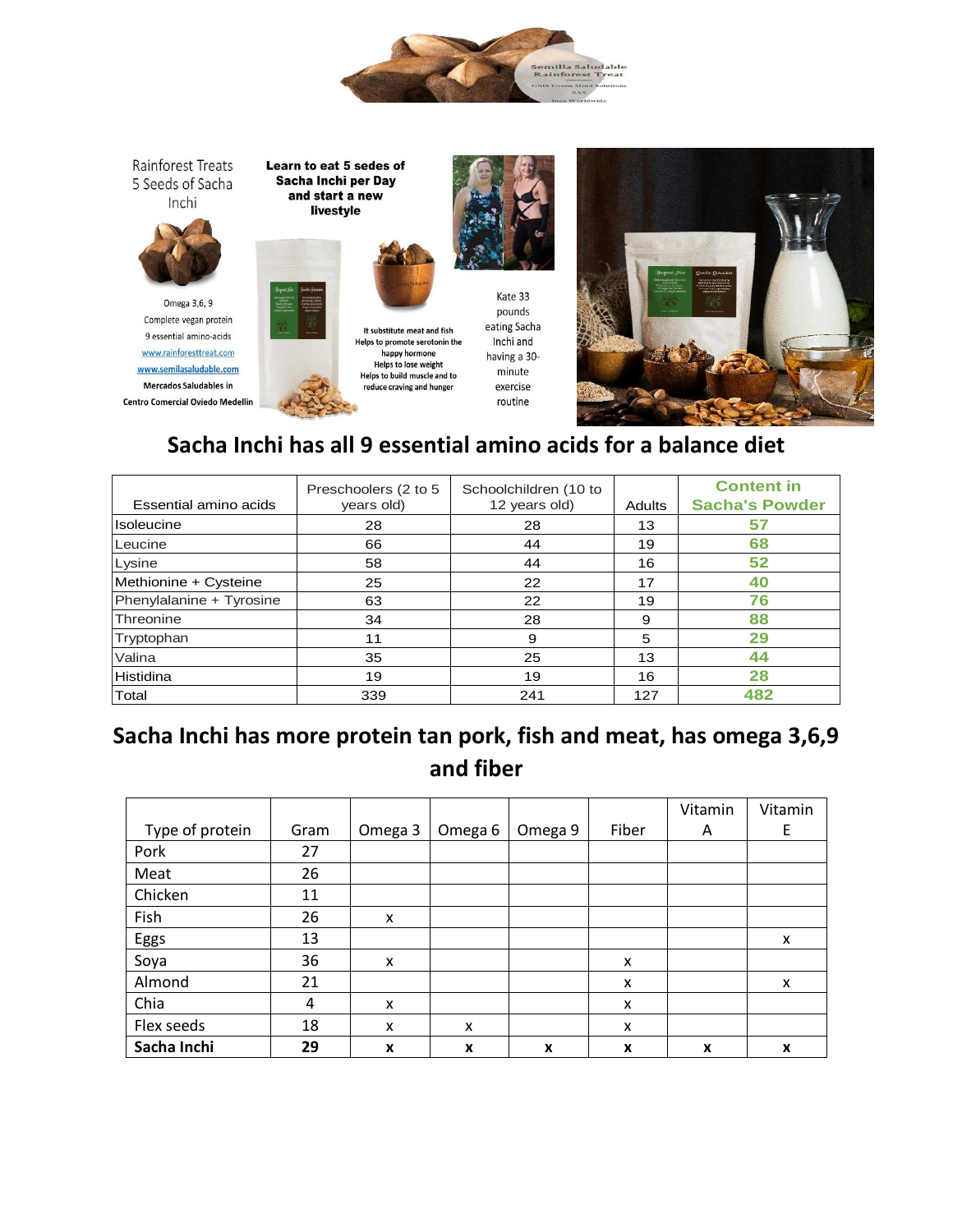

|                          |               | <b>Minimum</b>          | <b>Minimum</b>          | <b>Minimum</b>          | <b>Minimum</b>          | Suggested               |
|--------------------------|---------------|-------------------------|-------------------------|-------------------------|-------------------------|-------------------------|
|                          |               | order                   | order                   | order                   | order                   | retail price            |
|                          | Description   | 1,000                   | 10,000                  | 100,000                 | 250,000                 |                         |
|                          | Daily portion |                         |                         |                         |                         |                         |
| $\overline{\phantom{a}}$ | of 5 grams    | Price per-bag<br>\$0.70 | Price per-bag<br>\$0.65 | Price per-bag<br>\$0.60 | Price per-bag<br>\$0.55 | Price per-bag<br>\$0.99 |

| 至章<br>$\mathbb{R}$ $\mathbb{R}$ | Description                               | Minimum<br>order<br>1,000 | Minimum<br>order<br>10,000 | Minimum<br>order<br>100,000 | Minimum<br>order<br>250,000 | Suggested<br>retail price |
|---------------------------------|-------------------------------------------|---------------------------|----------------------------|-----------------------------|-----------------------------|---------------------------|
| $\bullet$                       | Daily portion<br>of 5 grams +<br>infusion | Price per-bag<br>\$1.25   | Price per-bag<br>\$1.20    | Price per-bag<br>\$1.15     | Price per-bag<br>\$1.10     | Price per-bag<br>\$1.99   |

| <b>Jail Rep</b><br>$\mathbb{R}$ $\mathbb{R}$ | Description                                                      | Minimum<br>order<br>1,000 | Minimum<br>order<br>5,000 | Minimum<br>order<br>10,000 | Minimum<br>order<br>20,000 | Suggested<br>retail price |
|----------------------------------------------|------------------------------------------------------------------|---------------------------|---------------------------|----------------------------|----------------------------|---------------------------|
|                                              | 15 bags of<br><b>Daily portion</b><br>of 5 grams $+$<br>infusion | Price per-bag<br>\$18.75  | Price per-bag<br>\$17.95  | Price per-bag<br>\$17.20   | Price per-bag<br>\$16.45   | Price per-bag<br>\$29.50  |

| 至第<br>$-29.$ | Description                                               | Minimum<br>order<br>1,000 | Minimum<br>order<br>5,000 | Minimum<br>order<br>10,000 | Minimum<br>order<br>20,000 | Suggested<br>retail price |
|--------------|-----------------------------------------------------------|---------------------------|---------------------------|----------------------------|----------------------------|---------------------------|
|              | 30 bags of<br>Daily portion<br>of 5 grams $+$<br>infusion | Price per-bag<br>\$37.25  | Price per-bag<br>\$35.75  | Price per-bag<br>\$34.25   | Price per-bag<br>\$32.75   | Price per-bag<br>\$59.50  |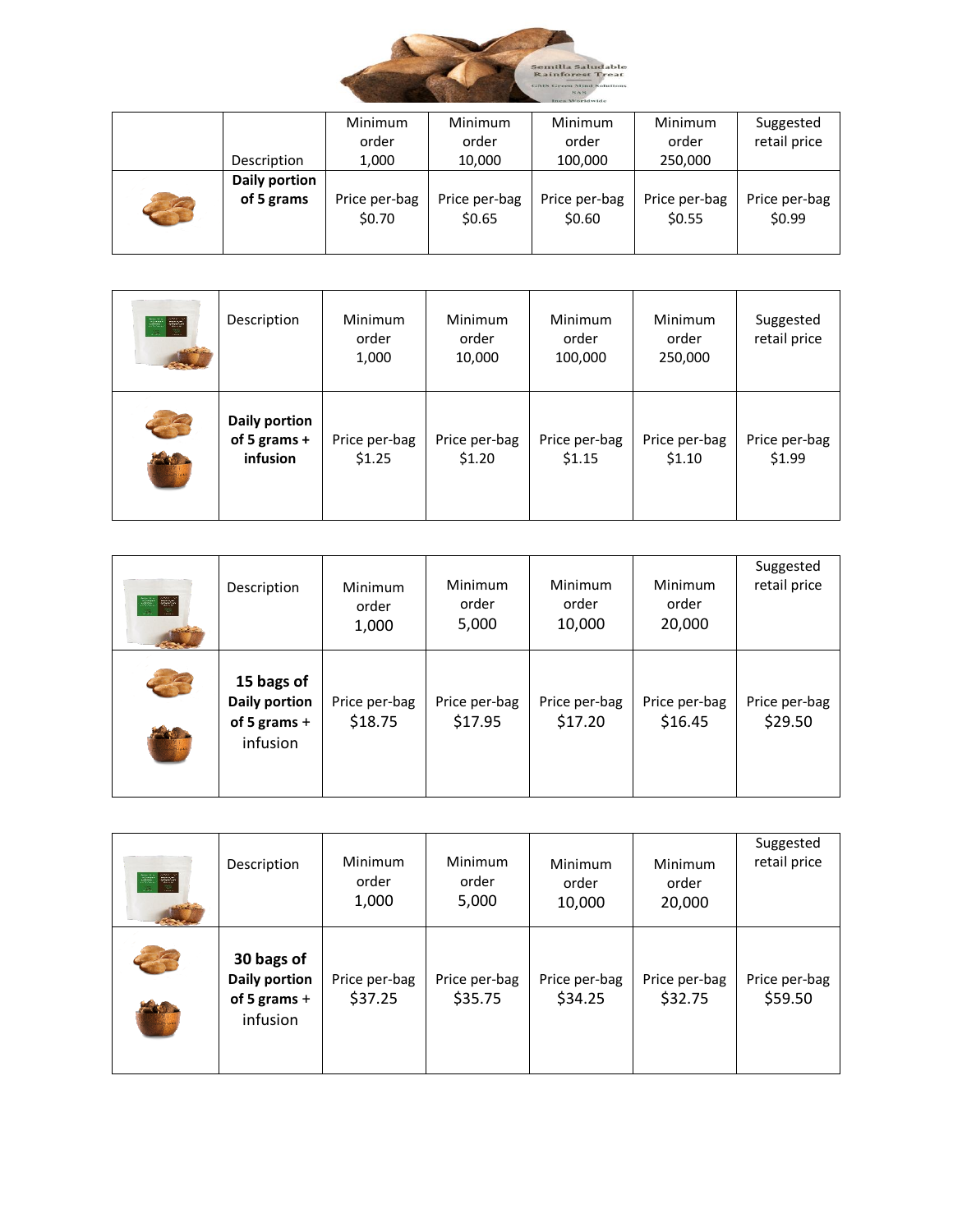

| <b>Exter</b> | Description | <b>Minimum</b><br>order<br>1,000 | <b>Minimum</b><br>order<br>10,000 | Minimum<br>order<br>100,000 | Minimum<br>order<br>250,000 | Suggested<br>retail price |
|--------------|-------------|----------------------------------|-----------------------------------|-----------------------------|-----------------------------|---------------------------|
|              | Infusion    | Price per-bag<br>\$0.45          | Price per-bag<br>\$0.40           | Price per-bag<br>\$0.35     | Price per-bag<br>\$0.30     | Price per-bag<br>\$0.75   |

| <u> d'Anador</u> | Description                             | <b>Minimum</b><br>order<br>1,000 | Minimum<br>order<br>10,000 | <b>Minimum</b><br>order<br>100,000 | Minimum<br>order<br>250,000 | Suggested<br>retail price |
|------------------|-----------------------------------------|----------------------------------|----------------------------|------------------------------------|-----------------------------|---------------------------|
|                  | Powder of<br>Sacha Inchi<br>Bolsa 50 gr | Price per-bag<br>\$1.10          | Price per-bag<br>\$1.05    | Price per-bag<br>\$1.              | Price per-bag<br>\$0.95     | Price per-bag<br>\$1.75   |

| <b>Branco</b> | Description                              | Minimum<br>order<br>1,000 | Minimum<br>order<br>10,000 | Minimum<br>order<br>100,000 | Minimum<br>order<br>250,000 | Suggested<br>retail price |
|---------------|------------------------------------------|---------------------------|----------------------------|-----------------------------|-----------------------------|---------------------------|
|               | Harina de<br>Sacha Inchi<br>Bolsa 100 gr | Price per-bag<br>\$1.25   | Price per-bag<br>\$1.20    | Price per-bag<br>\$1.15     | Price per-bag<br>\$1.10     | Price per-bag<br>\$1.99   |

| <b>Branco</b> | Description                              | Minimum<br>order<br>1,000 | Minimum<br>order<br>10,000 | <b>Minimum</b><br>order<br>100,000 | Minimum<br>order<br>250,000 | Suggested<br>retail price |
|---------------|------------------------------------------|---------------------------|----------------------------|------------------------------------|-----------------------------|---------------------------|
|               | Powder of<br>Sacha Inchi<br>Bolsa 500 gr | Price per-bag<br>\$4.99   | Price per-bag<br>\$4.95    | Price per-bag<br>\$4.75            | Price per-bag<br>\$4.50     | Price per-bag<br>\$9.99   |